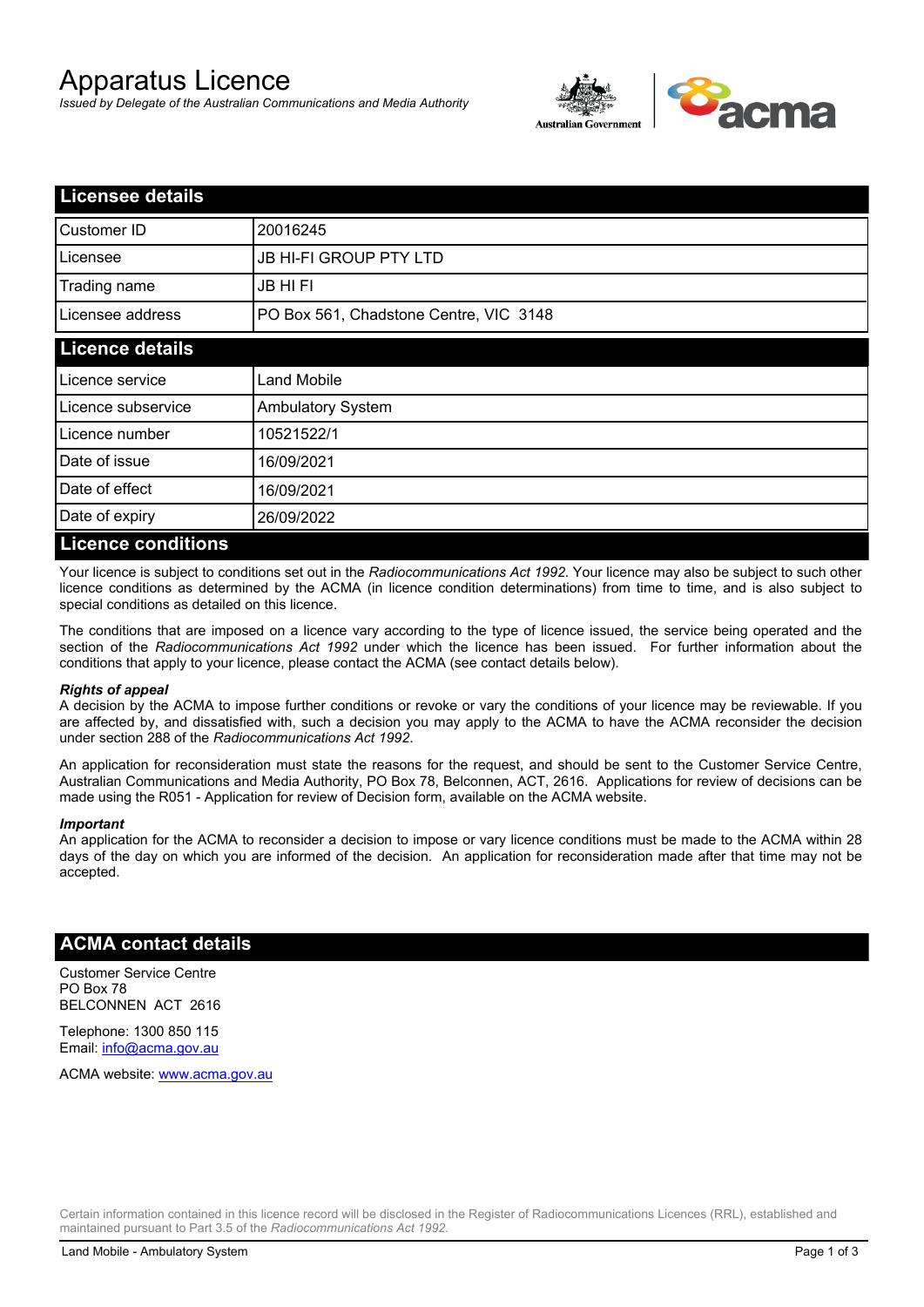# **Advisory Notes applying to licence no.: 10521522/1**

Conditions applicable to the operation of Ambulatory System station(s) authorised under this licence can be found in the Radiocommunications Licence Conditions (Apparatus Licence) Determination and the Radiocommunications Licence Conditions (Land Mobile Licence) Determination. Copies of these determinations are available from the ACMA and from the ACMA home page (www.acma.gov.au).